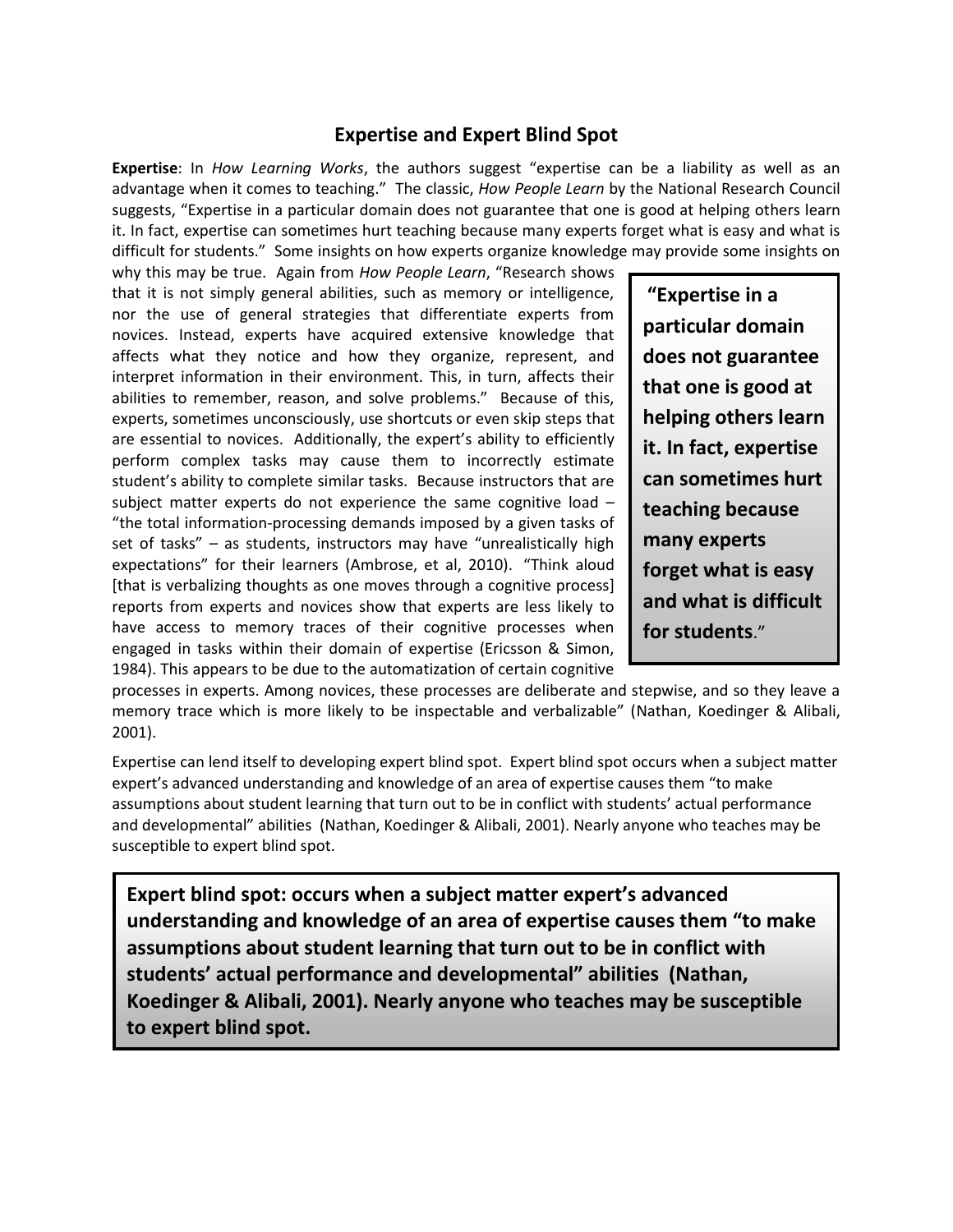## **Considerations for expert educators**

| <b>Check your assumptions</b>      | Keep it simple         |
|------------------------------------|------------------------|
| Avoid jargon and shorthand phrases |                        |
| Begin with in the end in mind      | "Unpack" complex tasks |
| Be an "adaptive expert"            |                        |

- *Check your assumptions*: separate fact from opinion. Noticing and questioning assumptions helps to reveal very well intended and easy to make conjecture and preconceptions that may be inaccurate. "When you're gathering information, listening to what people say, or assessing a situation, think about what assumptions you have going in" (Chartrand, 2012). What you see may not be what they see: "the idea that experts recognize features and patterns that are not noticed by novices is potentially important for improving instruction. When viewing instructional texts, slides, and videotapes, for example, the information noticed by novices can be quite different from what is noticed by experts" (e.g., Sabers et al., 1991; Bransford et al., 1988). Juhasz (2011) suggests, "You may be thinking that this is just too basic. You may be saying, 'I'm an expert. I'm a professional and called upon for my opinions. People value what I say. I know how to do this. Don't you want to ensure that your audience understands what you are saying?" To help ensure your audience understands what you are attempting to convey "some groups who design educational materials pair content area experts with 'accomplished novices' whose area of expertise lies elsewhere: their task is to continually challenge the experts until the experts' ideas for instruction begin to make sense to them" (Cognition and Technology Group at Vanderbilt, 1997 as cited by Wiggins & McTighe, 2011) and therefore helps to recognize and address assumptions that may potentially be harmful to the learning process.
- $\Box$  **Keep it simple**. It is an old adage but a useful one. Some educators worry about insulting their learner's by being too basic. Sometimes using a review of the fundamentals and teeing it up in way that helps you to help them. Here is an example that might be included in an introductory portion of an instructional episode, "here is a quick review of some essential considerations for our topic. I find it is helpful for me to re-familiarize myself with these fundamentals and keep these basics in mind as I explore the advanced concepts of this topic…"
- *Avoid jargon and shorthand phrases*: Wiggins & McTighe (2011), "From the perspective of the experts, jargon and shorthand phrases permit easy and efficient communications; to the novice they are often off-putting barriers to understanding. The challenge in teaching for understanding is to introduce vocabulary when it will most help clarify experience and ideas that arise as a result of the teacher's design" (pg. 139).
- *Begin with in the end in mind* (Covey, 2013) when developing an instructional strategy. "Use the backward design method to create courseware, presentations and support materials (start with the end in mind – what do I want my audience to know and be able to do at the end of my presentation/course/meeting?)" (Juhasz, 2011).
- *"Unpack" complex tasks*: *How People Learn* suggests the problem can be reduced by becoming more "consciously aware of three particular elements of mastery that students must develop: (1)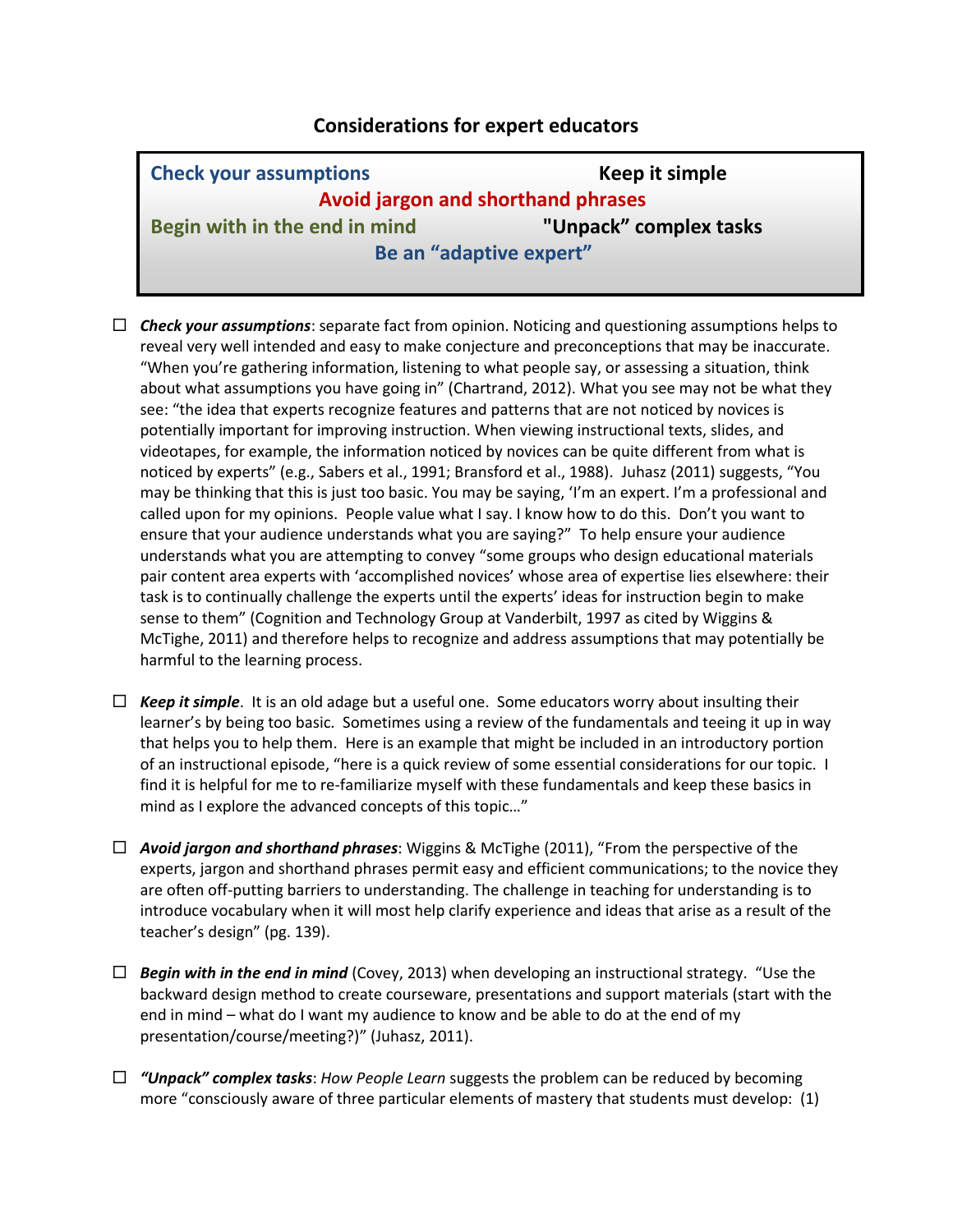acquire key component skills [i.e. the skills necessary to complete the learning task], (2) practice in integrating them effectively, and (3) knowledge of when to apply what they have learned" (Ambrose, et al, 2010). "If students lack the critical component skills-or if their command of those skills is weak-their performance on the overall task suffers" (Resnick as cited by Ambrose et al 2010). Generally speaking, a learner is not born with component skills, nor do they magically appear when they are required; they need to be learned. The instructor needs to clearly identify what the component skills are and how to use them. This may require the instructor "unpack" complex tasks into component parts that form easy to absorb chunks. Embed and practice integrating component skills: as Clark Aldrich put it, "If I had six hours to learn anything, I would spend four of it practicing." Provide opportunities for practice and ensure the skills are being practiced and, therefore, learned correctly. David Sousa points it in *How the Brain Learns*, "Practice doesn't make perfect, it makes it permanent."

## *Consider the idea of an "adaptive expert"* - from *How Learning Works* (p. 48):

Beliefs about what it means to be an expert can affect the degree to which people explicitly search for what they don't know and take steps to improve the situation. In a study of researchers and veteran teachers, a common assumption was that "an expert is someone who knows all the answers" (Cognition and Technology Group at Vanderbilt, 1997). This assumption had been implicit rather than explicit and had never been questioned and discussed. But when the researchers and teachers discussed this concept, they discovered that it placed severe constraints on new learning because the tendency was to worry about looking competent rather than publicly acknowledging the need for help in certain areas (see Dweck, 1989, for similar findings with students). The concept of adaptive expertise (Hatano and Inagaki, 1986) provides an important model of successful learning. Adaptive experts are able to approach new situations flexibly and to learn throughout their lifetimes. They not only use what they have learned, they are metacognitive and continually question their current levels of expertise and attempt to move beyond them. They don't simply attempt to do the same things more efficiently; they attempt to do things better.

## Taking Action *- An outline for action developed by Dr. Kathryn Linder, Ph.D., Suffolk University*

As a result of this review, what will I…